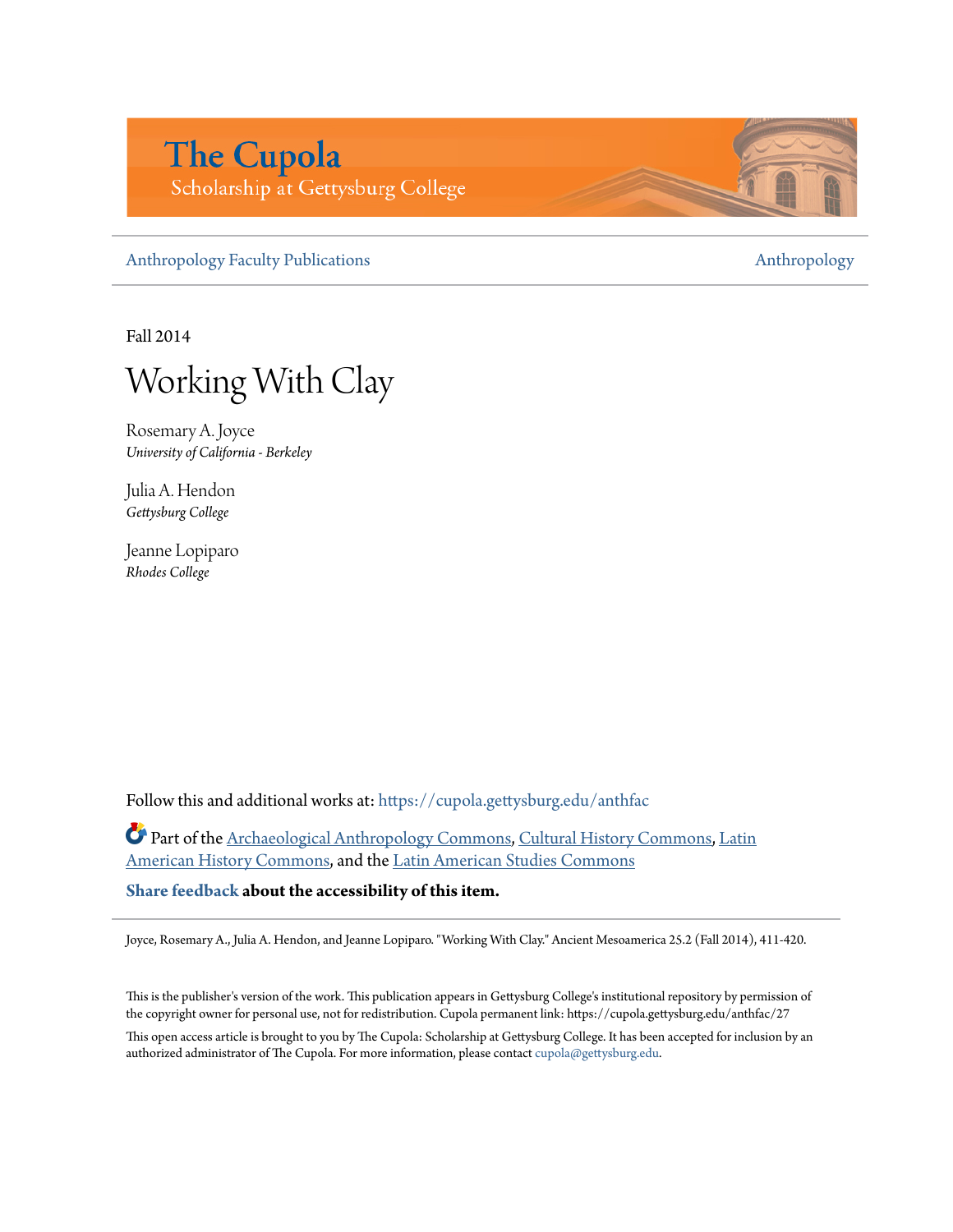## Working With Clay

## **Abstract**

Evidence from sites in the lower Ulua valley of north-central Honduras, occupied between a.d. 500 and 1000, provides new insight into the connections between households, craft production, and the role of objects in maintaining social relations within and across households. Production of pottery vessels, figurines, and other items in a household context has been documented at several sites in the valley, including Cerro Palenque, Travesía, Campo Dos, and Campo Pineda. Differences in raw materials, in what was made, and in the size and design of firing facilities allow us to explore how crafting with clay created communities of practice made up of people with varying levels of knowledge, experience, and skill. We argue that focusing on the specific features of a particular craft and the crafter's perspective gives us insight into the ways that crafting contributed to the reproduction of social identities, local histories, and connections among members of communities of practice who comprised multicrafting households.

## **Keywords**

Honduras, anthropology, archaeology

## **Disciplines**

Anthropology | Archaeological Anthropology | Cultural History | Latin American History | Latin American Studies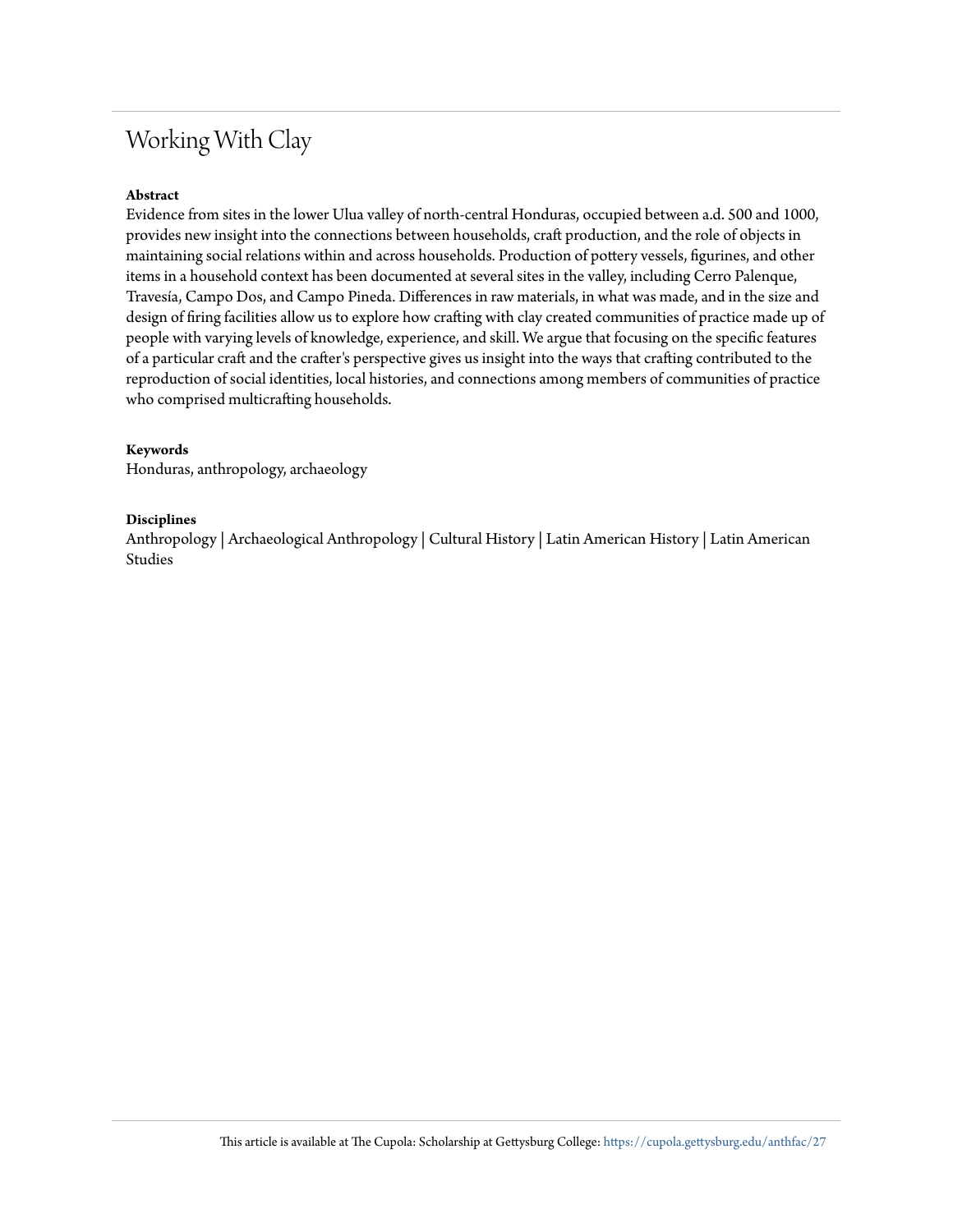# WORKING WITH CLAY

Rosemary A. Joyce,<sup>a</sup> Julia A. Hendon,<sup>b</sup> and Jeanne Lopiparo<sup>c</sup> <sup>a</sup>Department of Anthropology, University of California, Berkeley, Berkeley, California 94720–3710<br><sup>b</sup>Department of Anthropology, Gettychurg Colloge, Gettychurg, Pennsylvania 17325 Department of Anthropology, Gettysburg College, Gettysburg, Pennsylvania 17325 c Department of Anthropology and Sociology, Rhodes College, Memphis, Tennessee 38112–1690

### Abstract

Evidence from sites in the lower Ulua valley of north-central Honduras, occupied between A.D. 500 and 1000, provides new insight into the connections between households, craft production, and the role of objects in maintaining social relations within and across households. Production of pottery vessels, figurines, and other items in a household context has been documented at several sites in the valley, including Cerro Palenque, Travesía, Campo Dos, and Campo Pineda. Differences in raw materials, in what was made, and in the size and design of firing facilities allow us to explore how crafting with clay created communities of practice made up of people with varying levels of knowledge, experience, and skill. We argue that focusing on the specific features of a particular craft and the crafter's perspective gives us insight into the ways that crafting contributed to the reproduction of social identities, local histories, and connections among members of communities of practice who comprised multicrafting households.

Between A.D. 500 and 1000 in the lower Ulua valley of Caribbean coastal Honduras, objects made of fired clay were deeply embedded in the texture of daily life through their participation in both ritualized and quotidian practices. These objects, including pottery vessels, musical instruments, ornaments, and figural sculptures, were produced in house compounds, the settings of everyday life and face-to-face social engagement. We draw on two recent contributions to Mesoamerican analysis of production, the concepts of craft and multicrafting, and another concept less familiar in Mesoamerican studies, communities of practice, to explore how working with clay in house compounds produced and reproduced identities, histories, and connections between social groups, and with places on the landscape. Transforming how we think about apparently simple and ubiquitous craft practices, like working with clay, allows us to begin to see more social complexity among households often treated as interchangeable parts of a single social stratum. This re-emphasizes what household archaeologists working in Mesoamerica have long proposed: households are sites where social, economic, and political complexity was shaped, not just objects of processes located outside "domestic" spaces.

We begin with a necessarily brief discussion of the setting of the excavations that provide the data for our analysis: household sites located along the lower course of the Ulua River in Caribbean coastal Honduras, occupied between A.D. 500 and 1000. The key sites are introduced: Cerro Palenque, Travesía, Campo Pineda (CR 103), and Campo Dos (CR 132), each producing evidence of ceramic production in excavations conducted by one or more of the authors. Spanning a wide range of site sizes, from small villages to larger sites with leading families who lived in close proximity to community facilities, notably ballcourts, each site shows evidence of a similar range of house-based activities, include crafting.

We then proceed with a discussion of the theoretical concept of a craft—a concept that is quite different from the well understood models of craft production that are widespread in Mesoamerican archaeology. Craft, as a theoretical concept, relies on establishing what Charles Keller (2001) described as a "practitioner's perspective," distinct from the attention given in studies of craft production to consumers and producers as economic actors. We examine the evidence for the tools, techniques, and social relations that supported the development of a practitioner's perspective in the lower Ulua valley.

Drawing on the concept of "multicrafting" introduced by Kenneth Hirth (2009), we argue that households with evidence of working with clay also supported a range of other crafts on which production of ceramic objects depended. This leads to a discussion of how crafters learn and practice their craft socially, in the kind of "communities of practice" that Jean Lave and Etienne Wenger have proposed as a theoretical model (Lave and Wenger 1991; Wenger 1998). We end by considering the work that clay crafting in the Ulua valley accomplished in building enduring social relations, through the creation of communities of practice that bound together multicrafting households not only within the valley, but between settlements in northern Honduras and those in other areas.

## ULUA VALLEY HOUSEHOLD ARCHAEOLOGY

The lower Ulua valley (Figure 1) is made up of the floodplain of the Ulua river and its major tributaries, the Comayagua and the Chamelecon, after they leave narrow canyons and reach absolute elevations below 100 m asl. Defined in this fashion, the valley covers approximately  $2400 \text{ km}^2$ . It was the focus of successive multi-year projects designed to systematically survey, locate, map, and date archaeological sites, using test excavations where necessary, in the service of cultural resources management in the face of development of the region (Beaudry-Corbett et al. 1993; Henderson 1992; Joyce



E-mail correspondence to: [rajoyce@berkeley.edu](mailto:rajoyce@berkeley.edu)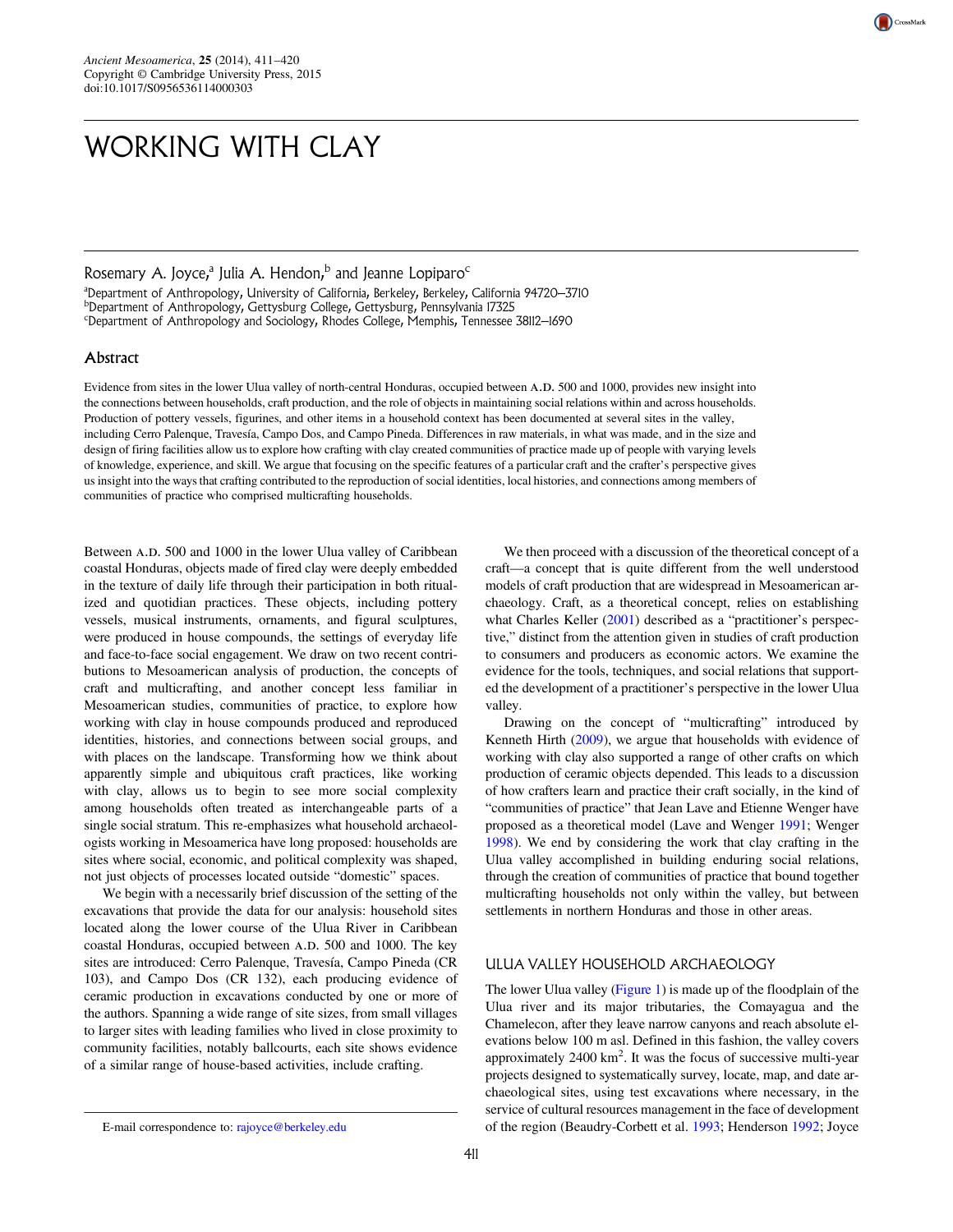

Figure 1. Map showing sites discussed in text and main geological sources of clays. Illustration by Rosemary A. Joyce.

1985; Pope 1985; Robinson 1989). These projects identified over 500 archaeological sites, many with surface visible architecture dating to between A.D. 500 and 1000. A small number of sites have been subject to more extensive investigation, including household archaeology, involving broad area excavations designed to identify contemporaneous features resulting from daily life (Hasemann et al. 1977; Hendon 2010a; Joyce 1985, 1991; Lopiparo 1994, 2003).

Along the edges of the valley, where mountains gave way to floodplains, and in zones where hills up to 300 m asl interrupt the floodplain, settlements from this period are represented by surface visible mounds, platforms made primarily of cobbles that once supported perishable structures, organized in groups around exterior workspaces that were often paved with cobblestones. The most intensively investigated of these sites with stone mounds is Cerro Palenque (Hendon 2010a; Joyce 1985, 1991). A second site, Travesía, subject of excavations starting in the late nineteenth century, is similar to Cerro Palenque in size and complexity, but is located in an area on the floodplain where many houses were built directly on ground surface, with limited use of stone in construction (Hendon et al. 2014:99–136; Joyce 1987; Lincoln 1979; Robinson, Hasemann and Veliz 1979; Sheehy 1978, 1982; Sheehy and Veliz 1977; Stone 1941:58–86).

More common in the central floodplains are settlements that employed clay as the primary construction material, some intensively excavated in advance of site destruction and demonstrating sequences of residential construction over periods from roughly 1600 B.C. to at least A.D. 1000. In this area, Lopiparo  $(1994,$ 2003) investigated the integration of ceramic production in daily life in four sites: Campo Dos (CR 132), Campo Pineda (CR 103), CR 80, and CR 381.

Cerro Palenque is the largest documented settlement known for the period between A.D. 500 and 1000, with over 500 buildings organized in approximately 100 residential compounds (Joyce 1991). Stone platforms making up residential compounds both at Cerro Palenque and in other sites averaged  $5 \times 7$  m, with smaller platforms (average  $2 \times 2$  m) occupying special locations such as the centers of patios. Hearths were rarely identified in or around these cobble constructions. In several groups at Cerro Palenque, stone benches made of cobbles were built into at least one building (Joyce 1985, 1991). Refuse from daily activities was present in localized piles behind platforms, and included chert and obsidian flakes and blades, chert cores, macrobotanical and zooarchaeological materials, and ceramics from vessels with forms that could have been used for storage, cooking, and serving of food and drink. While every excavated group at Cerro Palenque had evidence for this range of daily provisioning activities, some produced material from more unusual activities: figurines, figural whistles and flutes, and large modeled ceramic censers indicating ritual practices (Joyce 1991). Other rare items such as ground stone celts and barkbeaters suggest localized craft production (Hendon 2010a).

While excavations at Travesía were more limited in scope, Joyce (1987) noted evidence in one household for extensive obsidian blade production. In earlier dwellings at the same location, a range of everyday provisioning activities was suggested by the presence of animal bone, chipped stone, and ceramics appropriate for storing, cooking, and serving food, as well as figural ceramic flutes and fragments of figurines indicating ritual practice at the household level. While hearths and benches were not identified here, traces of walls resting on a foundation of cobbles, and thick interior plaster floors, distinguished the houses in this outlying area of the site. Stone (1941) previously reported excavations of buildings of the main quadrangle at Travesia, now understood to be the residence of the leading family of the settlement, that were built of cut stone and cobbles covered in thick plaster stucco.

In the central floodplains, most settlements are composed of substantially larger earthen platforms than the cobble and cut stone platforms of sites like Cerro Palenque and Travesía. Excavations demonstrate that these larger platforms, up to 100 m on a side, supported multistructure house compounds or clusters of compounds, raised above the floodplain, whose constituent buildings fall into the same size range as indicated by the plan of buildings on stone platforms in other sites in the valley. Whether in the form of surfacevisible cobble mounds located on earthen platforms, or as traces of perishable structures buried in them during remodeling events, these groups of buildings occupied similar spatial footprints suggesting a degree of regularity in organized domestic space. Exterior spaces around which groups of buildings clustered averaged 12 m in width, and the total size of compounds was on average  $20 \times 20$  m, comparable to cobble platform compounds in other areas of the valley. Because of the differential preservation afforded by the burial of clay house features in this zone, in many sites hearths have been identified, both inside and outside buildings. Some examples of clay benches inside houses of this kind have been documented. Exterior subterranean "bell-shaped" pits, probably originally for storage, have been identified on the periphery of central floodplains house compounds. These were sometimes reused for burial or for refuse disposal. Animal bone and plant remains recovered from these sites show use of a wide range of domesticated and gathered plants, and exploitation of large and small land mammals and riverine fauna (Henderson and Joyce 2004; Morell-Hart 2011). Burials dating between A.D. 500 and 1000 were located under house floors and patios in residential settlements of both kinds, although preservation was better in the earthen platforms of the central floodplain. In this area, burials were the focus of ritual practices employing ceramic artifacts, oriented to a shared set of geographical reference points with cosmological significance (Joyce 2011; Lopiparo 2006, 2007).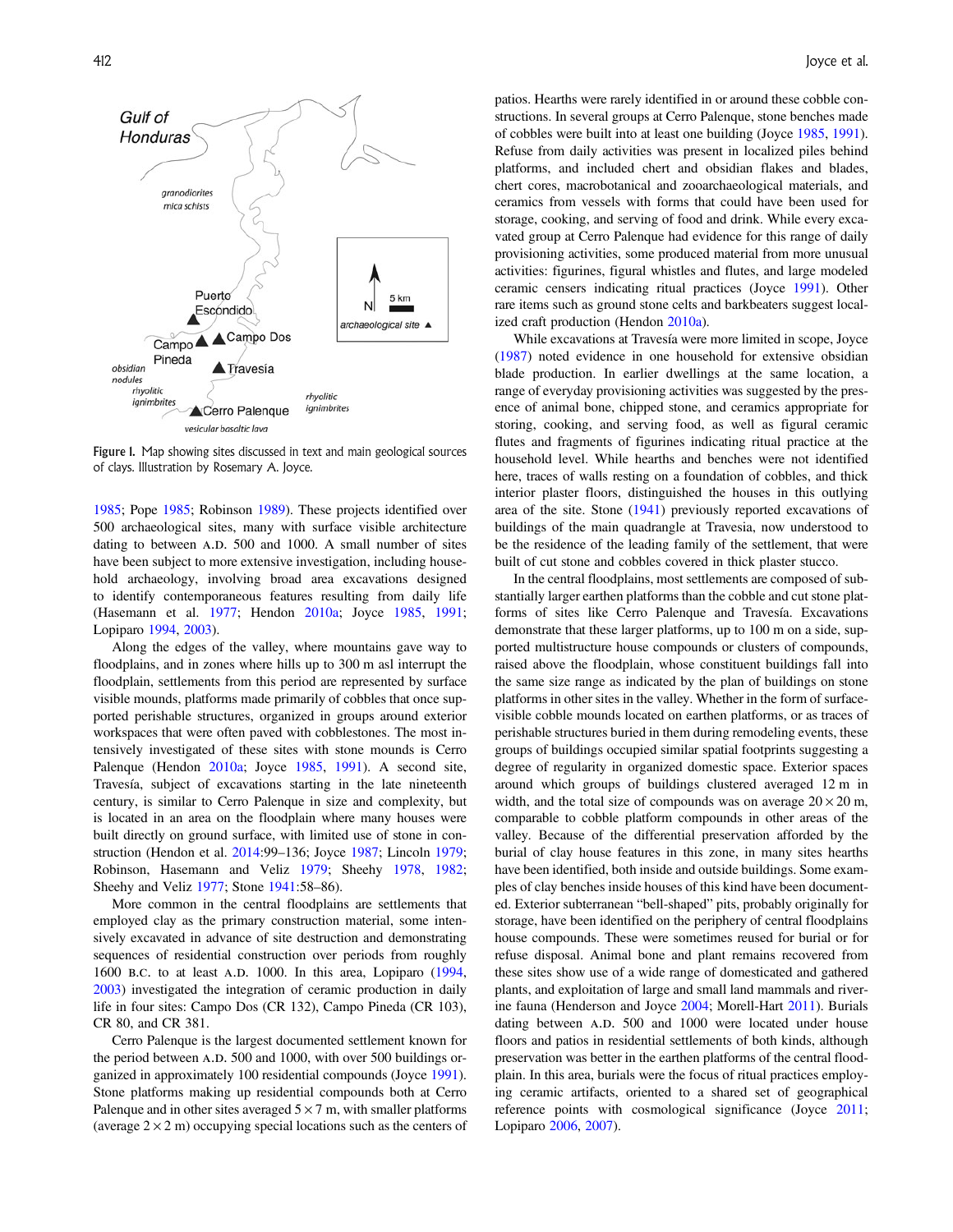Overall, while most residential sites have similar ranges of everyday activities related to provisioning the residents, there are few standardized ways space was used that are evident in our excavations. Most buildings have few built-in features that would limit their use for multiple purposes. A few contained benches, implying not just use for sitting, but perhaps the expression of some degree of authority for those who occupied or used these spaces. Evidence for ritual practices in household settings is ubiquitous, with a few compounds at larger towns like Travesía and Cerro Palenque containing central low platforms that were foci of ritual practices. Yet there seems to be no predictable segregation of activities related to household ritual to any one area in residential compounds, nor are the kinds of ritual actions evident in different sites precisely the same.

When we turn to craft working, there is also notable variability from site to site, and from house compound to house compound within sites. Crafting that took place in or around house compounds included knapping of chert and obsidian, textile and bark cloth production, and, the focus of this article, ceramic production. Excavations at Cerro Palenque, Travesía, Campo Pineda (CR 103), and Campo Dos (CR 132) produced assemblages of artifacts, features, and byproducts of production that serve as the basis for our discussion (Hendon 2010a; Hendon and Lopiparo 2004; Joyce 1987; Lopiparo 1994, 2003, 2004, 2006; Lopiparo and Hendon 2009; Lopiparo et al. 2005). Trash deposits immediately adjacent to house compounds in these sites yielded fragments of molds for figurines, small vessels, and other objects, suggestive of the practice of clay working within domestic spaces. In some cases, shallow basins and traces of fine clay were deposited on the surface of buried house yards. Also in direct proximity to house structures were a variety of facilities that we identify as used for firing ceramics.

We now turn to a discussion of clay working in these Ulua valley sites. We start by reviewing what a practitioner's perspective entails. We then trace a practitioner's perspective by examining how clays might have been obtained, and their properties understood; how they were shaped, and what the techniques of shaping can tell us about crafting as forming identities; and the ways that shaped clay objects were finally fired to fix them as products, using a variety of approaches.

## CLAY AS CRAFT

Focusing on the craft and beginning with the crafter allow us to bring out the ways that different materials and technologies required their own bodies of knowledge and skills. Keller (2001; Keller and Keller 1996) argues that crafting requires both a plan and the ability to adjust as the process plays out. He notes that trying to take the practitioner's perspective helps one appreciate the degree of skill and knowledge involved to become proficient in a particular craft. The practitioner's perspective thus provides a powerful complement to the more externally imposed analyses of production processes, including the chaîne opératoire and operational sequences approaches, in which a technological process is broken down into its component parts by the analyst (Dobres 1999; Lemonnier 1992; Miller 2007).

Drawing on Keller's concept of the practitioner's perspective, Hendon (2006, 2007, 2010a, 2012) has suggested that archaeologists begin analysis of skilled production with the craft worker, rather than only studying the integration of craft production into economic structures or relations. For this purpose, craft can be defined as "a productive process that involves skill, flexibility, creativity, choice, and knowledge accumulated over time, often through nonverbal experiential and observational learning, and embedded in a social context" (Hendon 2006:355). Crafting is intimately tied up in the specificity of the materials used, the technologies of production chosen, and the body techniques employed by crafters as they move through the production process.

Starting with the crafters and the particulars of their craft also allows us to avoid the entrenched archaeological distinctions between "luxury" (or "elite") and "utilitarian" objects that have tended to privilege the former as providing more insight into economic relations and social complexity. Our perspective allows us to explore a craft in terms of the knowledge required, and the skills that need to be developed, to acceptably craft goods, as well as the choices made and the meaning ascribed to these processes by the crafter and others. In the case of fired clay, success in making even the "simplest" or "least costly" of the kinds of objects that form the focus of our analysis, unslipped jars, required expertise and knowledge that was not necessarily easily acquired or general in the population. Such objects of everyday use in a household context, like the mundane objects discussed by Lemonnier (2012), can prove to be rich sources of information about experience and internal complexity of social groups, critical to better understanding how households worked as webs of social relations.

Rye (1981) provides our beginning point for considering the steps that potters in the lower Ulua valley would have had to take to carry out the production processes for which we have evidence in household settings. He provides a step by step outline of procedures for making traditional pottery that takes the crafter's perspective. Rye (1981:v) writes that his "personal experience with archaeologists left [him] with the impression that many are not familiar with the principles of pottery making." It is consequently pertinent to note that one of us (Joyce) is an experienced, if not skilled, potter, and brings to this study that experiential perspective. In the pages that follow, we walk through the processes an Ulua valley clay crafter would have had to master to gain competency, from locating clay to firing finished products. Our guiding questions throughout are, "What knowledge would a crafter have needed?" and "How might a crafter have gained the knowledge necessary?" As we will show, this allows us to understand aspects of working with clay that might otherwise be difficult to trace through more standard analyses not centered on the experience of the craft worker.

### Ulua Valley pottery crafting

Clays that were potentially workable could be found in many areas of the lower Ulua valley (Figure 1). At least four distinct kinds of rock formations surround the valley. Vesicular lava flows extend over wide areas at the south end of the valley (Williams and McBirney 1969:21–27, 63–64, 70–72), while ignimbrites, or rhyolite tuff, form the southeast and southwest edges of the valley (Williams and McBirney 1969:31–45). The hills found throughout the floodplains expose formations of alternating limestone and cobble conglomerate layers, including cobbles of quartzites and cherts (Williams and McBirney 1969:14–17). Much older granites, diorites, and metamorphosed sedimentary rocks (including marble) are found on the northwest valley edge (Williams and McBirney 1969:5). The gneiss and schist in these formations were high in mica, making clays of the northern valley mica-rich. As a consequence of this geologic complexity, potters in this area had a diversity of available materials.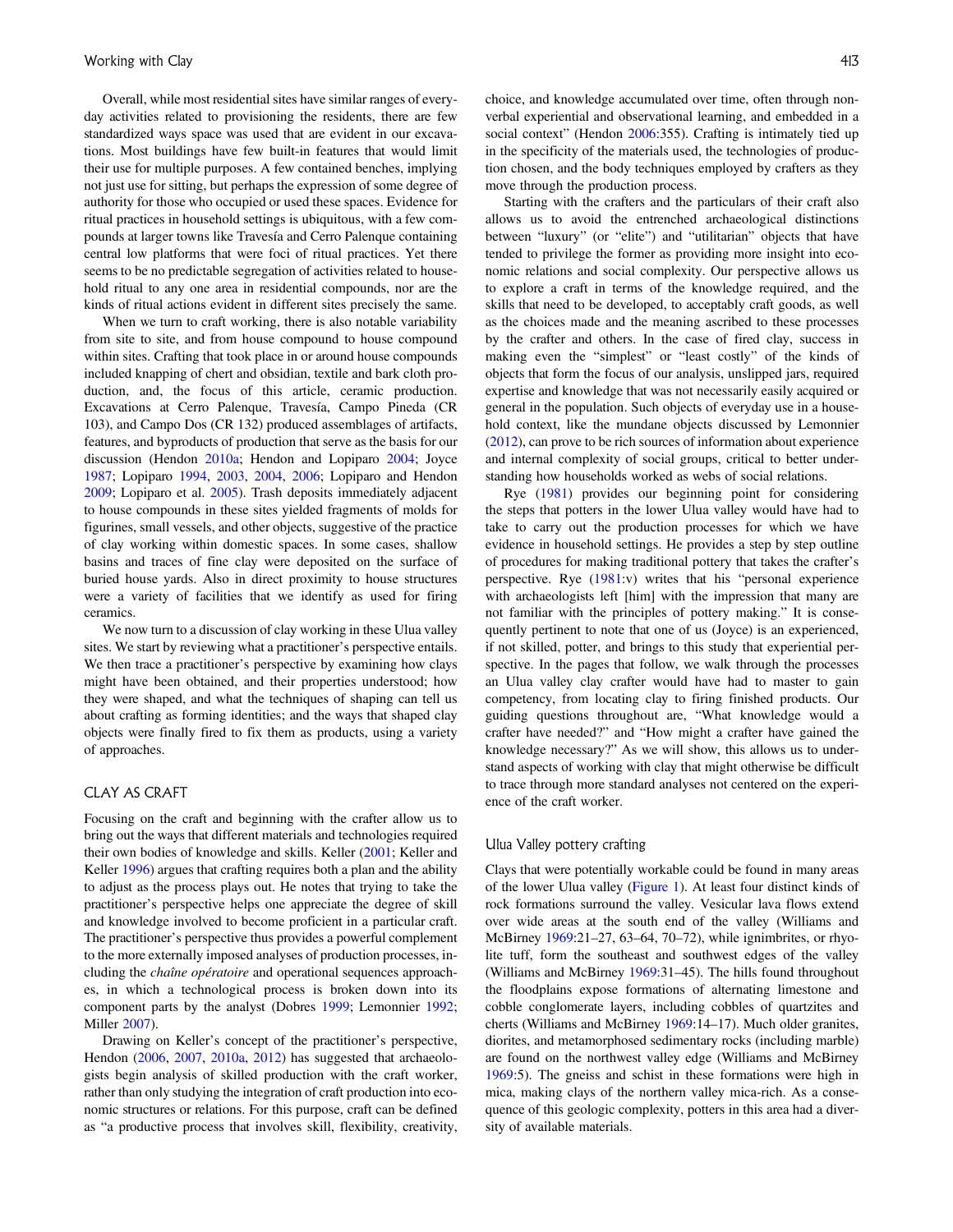The analysis of ceramics made between A.D. 500 and 1000 in the lower Ulua valley demonstrates a wide range of textures, colors, and degrees of particle size sorting that likely resulted from exploiting multiple potential clay sources. Dozens of distinct types and varieties dating to this period have been defined, some with limited distribution within the Ulua valley, and others found outside the region as well (Beaudry-Corbett et al. 1993). This work, primarily based on macroscopic observations, has not been complemented by compositional analysis of geological resources. While small numbers of sherds from Ulua valley museum collections have been included in studies of specific wares from Honduras, to date the only systematic analysis of chemical composition of an assemblage from the Ulua valley has been work by Lopiparo using petrographic analysis and instrumental neutron activation analysis (INAA) of samples from four sites she excavated, including Campo Dos and Campo Pineda, along with a comparative group of samples of the same pottery groups from four other sites including Cerro Palenque and Travesía (Lopiparo 2007; Speakman and Glascock 2003).

Lopiparo (2003, 2004, 2007) demonstrated that sites in the central floodplain were likely obtaining abundant clay suited to their purposes from the immediate region, where a number of streams produced well sorted clays derived from the weathering of a combination of metamorphic and igneous rocks in the surrounding mountains. In addition to such secondary clay deposits, primary clays derived from different igneous and volcanic rocks that would have been available at higher elevations in the mountains likely were used for selected wares. While primary clays would not have benefitted from the sorting of particle sizes that was accomplished by water transport, they offered uniformity in color and texture, and the possibility of emphasizing specific desirable characteristics stemming from geological resources of limited distribution, such as concentrations of mica in clays weathering from micaceous schist deposits located on the northwest edge of the valley.

Knowledge of clays, and expertise in working with them, would have to have been developed through practical experience. Here, we would suggest that Vitelli's (1998) caution not to use arguments based on outcomes of historical processes is pertinent. We cannot act as if people went out in deliberate search of the varied clays in use in the valley. We have to at least attempt to construct a model of how they might have encountered clays of such variety and experimented with them.

We suggest this took place during the course of other everyday activities that brought people into contact with clay. The more distant clays, removed from settlements, could have been encountered by people gathering obsidian nodules from rhyolitic ignimbrites available southwest of the valley in the mountains, or seeking micaceous schist as a facing stone for buildings, both resources whose use is documented in excavated sites. The properties of clays that would have formed in primary beds near such distinct geologic resources would have been quite different, and the people collecting clays from these locations would have had to develop distinct expertise to employ these primary clays.

While geologic prospecting for stone provides an obvious context for clay crafters to develop knowledge of primary deposits, sources of river-laden clays that were located closer to settlements also would have had to be identified, and their properties recognized, tested, and finally, exploited, by people going about their everyday routines. Here, we would point to the use of clay as an architectural material as setting the stage for crafters understanding the workability and potential of these clays (Joyce 2007). Used for finished floors, rammed earth wall footings, and clay plasters on pole frameworks (wattle-and-daub construction, locally called bajareque), such architectural uses provided a context within which clay crafters might have identified clay deposits of particular potential for different uses.

These two different routes to identifying clays to shape into fired clay artifacts should be viewed as potentially giving rise to very different craft knowledge. Primary clays encountered in the context of geologic prospecting might have been thought of as another kind of mineral resource, like the obsidian, schist, and other stones that led people to travel to the mountains. Exploring these clays could have built on existing approaches to working with other mineral resources, where uniformity in texture is important, such as obsidian and chert used for chipped stone artifacts, or marble used locally for distinctive carved marble vases.

Gathering clay as a step in the construction of architecture would have led to a somewhat different experience of the material. First, river-lain clay deposits would have been wetter and more plastic than primary clays in upland settings. Collected as part of a range of architectural materials, they would have lent themselves to use in diluted forms as thin coats, including the clay plasters whose traces we detect on cobble walls, benches, and floors. This is, of course, the familiar way that clay is made into slips and slip paints: by settling, draining off a thin suspension of clay and water from above heavier particles, and application as a surface layer (Rye 1981:37). Shallow basin-like features that Lopiparo (1994, 2003) documented in her research at Campo Dos and Campo Pineda (and similar features Joyce had earlier excavated at Campo Pineda), both in immediate proximity to residential buildings, could have been used for this step in clay processing. The fine texture of the body of Baracoa Group Fine Paste bowls, cups, and vases that developed after A.D. 800 also reflects the existence of such processes in the workshops where these vessels were made at sites like Cerro Palenque (Lopiparo et al. 2005). With no added nonplastic particles, the walls of these vessels are extremely thin, with bodies showing evidence of lamination, likely made by depositing relatively wet clay in thin layers in a mold.

Mold technology for working with clay was a key form of technical expertise in the clay crafting that developed in the Ulua valley between A.D. 500 and 1000. Fired clay molds and products of molds are found in very high numbers and at many sites. Both vessels and other objects were made with molds. Imagery on the most detailed mold-made figurines contains so much fine detail that it makes it clear that the prototypes from which molds were made were themselves products of skilled crafting, possibly of a completely different material: modeled from wax or resin, or carved from wood (Hendon et al. 2014).

The use of molds in working clay consequently implies the integration of clay crafting with other crafts, likely in the same residential settings. This is an example of what Hirth (2009) has labeled multicrafting. He (Hirth 2009:17) argues against the "traditional view of the household as a passive and inefficient unit of production." In particular, he critiques the idea that the intermittent and part time nature of crafting in households was typical of poorly developed economies, and that crafting arises as a response to economic stress. Hirth (2009:18) calls for recognition of the "entrepreneurial initiative" of crafting, and notes that the "incentives for crafting are multiple and may just as often originate in the household as in external conditions."

Hirth explores the advantages of engaging in a variety of craft activities for the economic success of households. We would add that household multicrafting required the development of a wider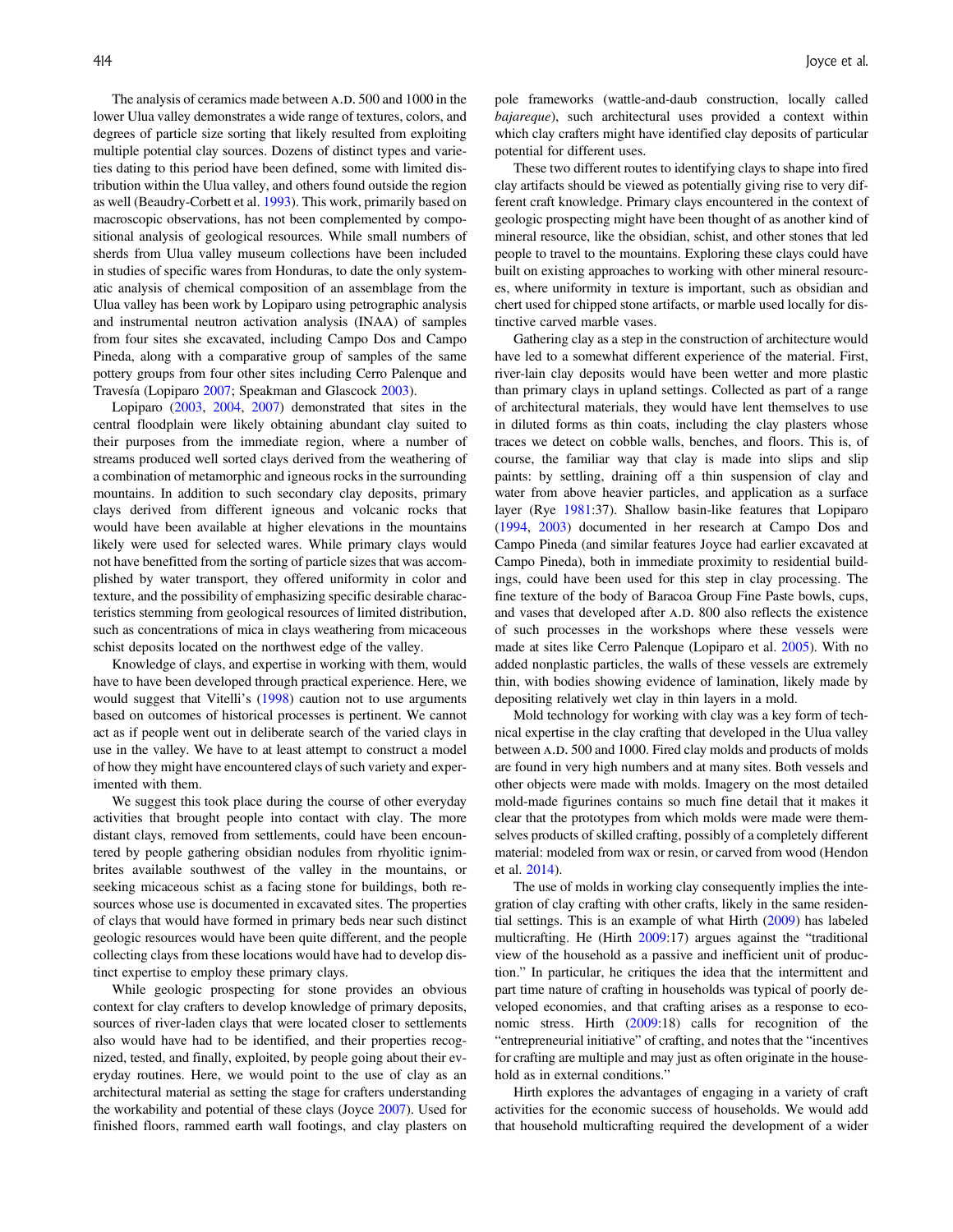range of skills, expertise, and knowledge among practitioners. It would have allowed for assertion of difference in knowledge and status based on expertise within multicrafting households (Hendon 2004, 2007). In the Ulua valley example, the skills required to carve or model the prototype figurine were fundamentally different from those needed to successfully fire a clay impression of such a prototype.

Nor was the expertise required to create prototypes the same as the skill set needed to make clay objects using molds. Lopiparo (2006) has argued that fired clay molds served in the lower Ulua valley to ensure that less skilled crafters were able to produce objects whose imagery was "legible" to others in the community (see Bowser [2000] for the idea of "legibility"). In the lower Ulua valley, we have few objects that precisely match molds. This argues against the common suggestion that molds are adopted to increase efficiency, since they were not used for multiple copies. Many molds and objects of different sizes and slightly different details incorporate the same imagery at varying scales, suggesting that molds were important in producing uniform appearances of objects made at multiple places by different crafters.

Based on the review of thousands of fragments of figurines and figurine molds, we conclude that most molds used in the lower Ulua valley probably were produced to make few, perhaps even one, impression (Hendon et al. 2014). This implies that the crafters making the prototypes were, in effect, masters within a network through which less experienced crafters obtained knowledge and consolidated the skills needed to competently execute the task of making mold-made ceramic objects. Tracing the chain of knowledge, skill, and experience required to produce even the least impressive of the classic Ulua figurines reveals the complexity of social acquisition of skill and its practice. Making a good mold-made figurine would actually be quite difficult. Within the crafting households where novices learned to do this, a great deal of effort went into making it possible for new crafters to learn the procedures and be successful in implementing them, with more skilled crafters producing prototype images that served as templates for molds. Molds were then used by less skilled crafters to produce figurines with legible imagery. Careful examination of many figurines has shown that details were added after molding by applying modeled pieces, incising details, and painting, work which also may have been done by more experienced crafters.

Our focus on craft allows us to examine how such a "community of practice" developed through participation in shared craft practices. Anthropologist Lave, with sociologist Wenger, defined communities of practice in their study of "situated learning" (Lave and Wenger 1991; Wenger 1998). They found that more successful learning was promoted in apprenticeships when beginning practitioners were given tasks that were not artificial or make-work, a condition they defined as legitimacy, but that could also be completed successfully by novices. Beginning practitioners could share in the legitimate task of pressing clay into molds without having developed the greater skill needed to make the clay mixture, oversee the firing, or produce the highly detailed prototype images. When beginning practitioners undertake legitimate tasks that they can actually accomplish, they risk less than if they had attempted tasks they were unprepared to accomplish, but their work still situates them within the community of practice (Joyce 2012). Where crafting was a shared concern of a household, the creation of shared practical expertise was simultaneously the forging of social relations.

Crafting clay required knowledge of clay resources; understanding of the behavior of clay when mixed with water—a capacity to



Figure 2. Firing facility excavated at Puerto Escondido. Photo courtesy of Rosemary A. Joyce.

adapt clay-water mixtures through the addition of nonplastics in the correct proportions, so that objects did not shrink too much, or fail to maintain cohesion. Crafting clay also required an understanding of the behavior of a clay-water-nonplastic mixture when exposed to heat. One of the striking things about clay crafting on the household scale in northern Honduras is the variety of firing facilities that were employed, the final part of the process of crafting clay, to which we now turn.

### Firing worked clay

The first identification of probable kilns in Honduras was made at the site of La Sierra in the Naco Valley (Urban et al. 1997; Wells 2004). Research in the lower Ulua valley since then has identified at least three different kinds of apparent ceramic firing facilities, none with the suite of features found at La Sierra. Two patterns of firing facilities in the lower Ulua valley are, like those reported at La Sierra, above ground; one other is below ground.

The most common firing facility is also the oldest form recognized: a round, above-ground fired clay chamber, somewhat less than a meter in diameter, with vertical walls and an open top, provided with a fired clay vent on one side (Figure 2). Multiple examples were documented at Puerto Escondido (Joyce and Henderson 2003). At the time these firing facilities were in use, between 1150 and 1000 b.c., clay crafters at this site began a long history of experimenting with control of the atmosphere of firing, producing distinct blackened and fully oxidized beige or buff vessels, as well as others with contrasting zones in black and beige.

The same basic form of firing facility was excavated at Travesía, in deposits dating to around A.D. 400–650 (Joyce 1987). Joyce recovered sherds fired harder than normal, with colors shifted from the norm for vessels with the same shape and surface patterns in association with this oven. Among them were examples of the first Ulua Polychrome ceramics, produced by using different densities of iron pigments to make very dark red and black motifs. While innovations in painting slips have been emphasized in the definition of these new polychromes, it is also notable that these early polychrome ceramics demonstrate evidence of different firing than the ceramics that precede them, which they otherwise closely resemble in size and shape. Where the paste color of earlier painted finewares is normally somewhat red brown, with a dark black core, Ulua Polychromes show a clearer yellowish body on either side of a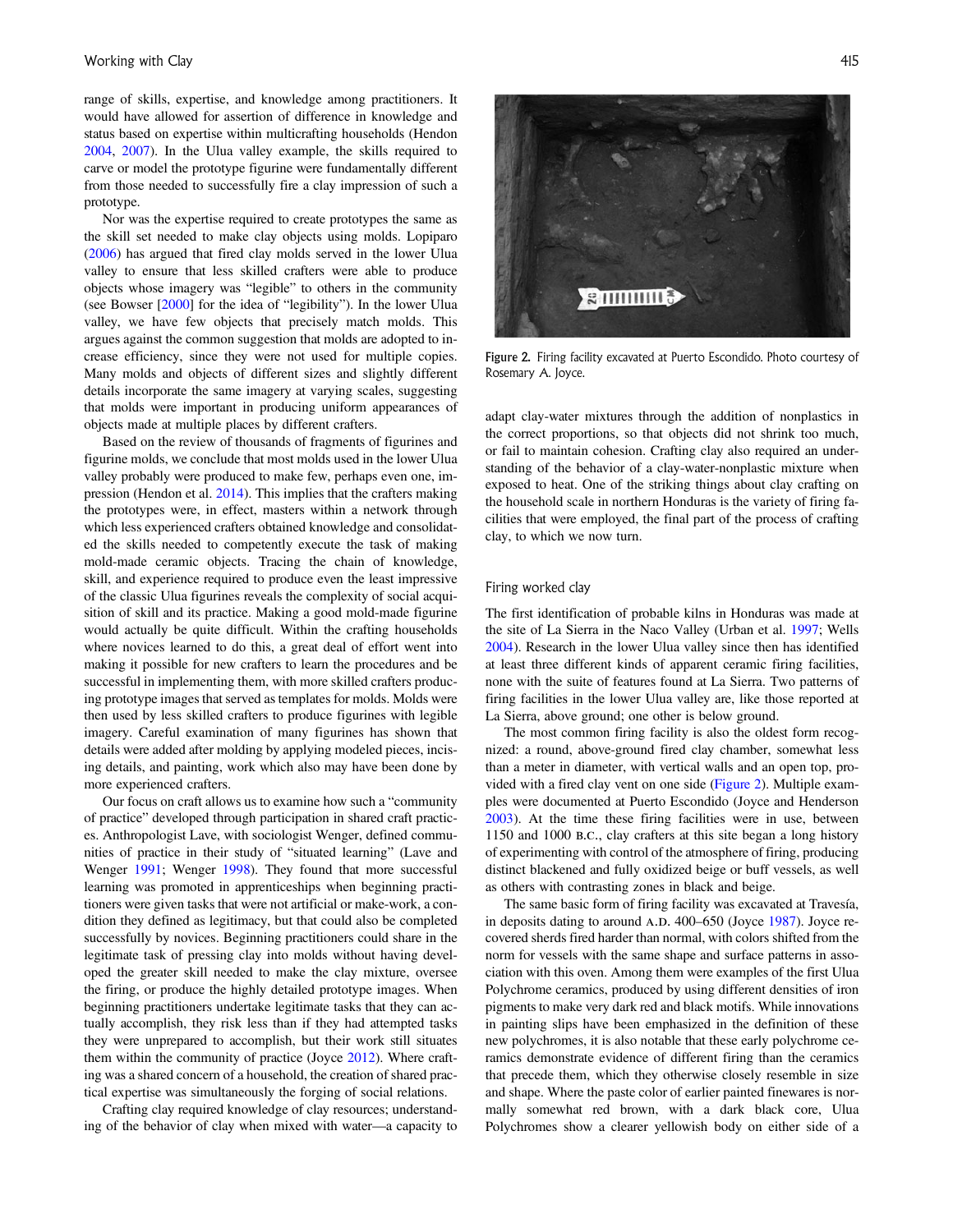more variable grey to black core. Also found near the Travesía oven were sherds identifiable as Sulaco Polychrome, similarly fired to unusual colors. Sulaco Polychrome as a whole is even more distinctive in paste, when compared with earlier pottery, with a fully oxidized orange body, or at most a very faint light grey core. Thus, the badly fired sherds found near the Travesía kiln may be understood as failures produced in the course of crafting new ceramic bodies to carry new polychrome painted designs.

The kind of firing facility seen at Puerto Escondido, and centuries later in use at Travesía, was small in size, but built to allow control of the atmosphere surrounding a small number of vessels being fired. The second kind of above-ground firing facility identified in the lower Ulua valley does not seem to have as small a capacity, and may be closer in conception to the kilns of La Sierra in the Naco Valley. Examples from Cerro Palenque (Figure 3) have a stone pavement (a detail also found at La Sierra) and fired fragments of burned clay covering poles (bajareque) forming curving walls, also like the reported kilns from La Sierra (Urban et al. 1997). The Cerro Palenque firing facilities are located next to a pit containing broken vessels and molds, suggesting a dump of products of the firing (Hendon 2010a; Hendon and Lopiparo 2004; Lopiparo et al. 2005). The molds recovered all are for small open vessels, bowls or cups. The most common vessel form was a distinctive open bowl with a glossy red-orange interior slip and an unslipped or poorly slipped exterior. Originally defined as the type Lasani Orange based on a small sample from outlying houses in the Cerro Palenque settlement (Lopiparo et al. 2005), these bowls share a uniform paste that is completely oxidized, yellow in color, and somewhat soft and easily eroded. The ware implies the use of a facility allowing control of the firing atmosphere, the introduction of abundant oxygen, but protection from fire clouds, yet perhaps not a high or long sustained maximum temperature. These are very different characteristics than the harder, but incompletely oxidized products of the thick-walled round firing facility at Travesía.

The third type of formal firing facility identified in the lower Ulua valley is below ground pits of varied shapes and sizes. These can be compared to firing facilities that Rye (1981:98) describes as "an intermediate stage between open firing and true kilns." An example documented ethnographically in Pakistan shows raised areas in the bottom of the firing facility, allowing circulation of oxygen around fuel and unfired ware (Rye 1981:Figure. 87). An excavated example of a below ground pit from Campo Pineda (Figure 4) is similar in concept, with a raised ring of fired clay in the base allowing air to circulate somewhat freely around the ware being fired, including the bottom of the clay objects at the base, elevated on the raised ring (Lopiparo 2003). Yet there is no single standardized version of this kind of firing facility. At Campo Dos, potters apparently used simple subterranean pits to finish Baracoa Group fine paste vessels (Lopiparo 1994; Lopiparo et al. 2005).

Lopiparo (2003) found abundant evidence in the vicinity of this Campo Pineda subterranean firing facility for use of molds to produce mold-made figurines. If these were typical products of this firing facility, then the volume of the pit suggests that a single firing could have produced a large number of objects. Both figurine molds and mold-made figurines recovered here and at other Ulua valley sites were constructed of a clay body that fired brown to orange. In most instances, there is no firing core on the relatively thin figurines, but their texture is soft, suggesting relatively short firing or low firing temperature. The exterior surface on many of these objects is somewhat darker than the paste in section, suggesting that carbon circulated in the atmosphere around the objects during firing, and was deposited and not burned off.

We have taken the time to point out the distinctions between the firing facilities at Travesía, Cerro Palenque, Campo Dos, and Campo Pineda, and between their likely products, to underline the point we are making: ceramic production in the lower Ulua valley between A.D. 500 and 1000 required the development of varied



Figure 3. Remains of above ground firing facility at Cerro Palenque. Photo by Julia Hendon.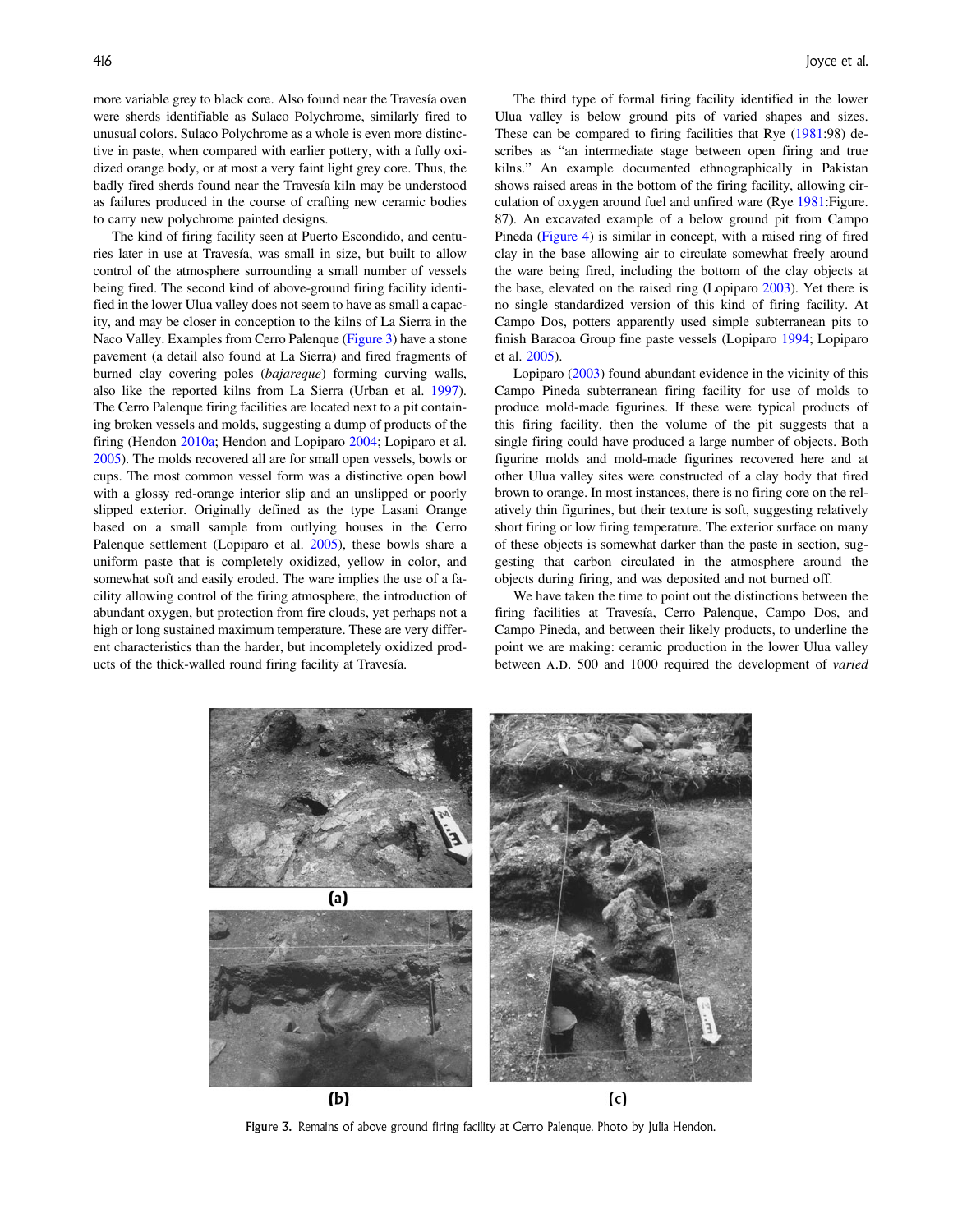

Figure 4. Below ground firing facility from Campo Pineda. Photo by Jeanne Lopiparo.

knowledge and skill. As household craft production, we can be tempted to view clay crafting as relatively uniform, even unskilled work. This would be a mistake. As the abundance of fired clay forms of great diversity in lower Ulua valley houses would suggest, clay crafting was central to the work of creating social relations in everyday practices. In the final section of this paper, we explore how the concept of communities of practice helps us understand the household scale social relations that crafting helped produce and reproduce.

## THE WORK FIRED CLAY DID

Fired clay objects served to mediate both distinction between persons and identification with others in small-scale face-to-face encounters, through exchanges of people and person-like objects among communities of various sizes in the lower Ulua valley, and via interregional long-distance interactions between social actors who did not encounter one another very often. These relationships operated at multiple social and geographic scales, integrating what have been considered separate economic and political spheres in the non-state societies of northern Honduras (Hendon 2010a; Hendon et al. 2014; Lopiparo 2003, 2006). The social relationships formed by action within and between residential groups can be modeled using two concepts: the community and constellation of practice, which emerged from studies of situated learning.

Learning creates a community of practice, which is a network of relations among people and objects that continues (is reproduced) over time (Lave and Wenger 1991:98). In an extension of her analysis of textile craft in Mesoamerica, Hendon (2010a) has argued that crafting at home (in a household setting) creates communities of practice that cross generations and shape social relations among at least some members of the household, through a shared focus on the particular craft. Because learning is part of each individual life, skill is constantly recreated in a community of practice (Bowser and Patton 2008; Minar 2001).

Within a crafting household, individuals with the most experience and greatest skill would have had special places, as guides for others. In the literature on apprenticeship such individuals are called "masters," a term with unfortunate overtones of control as well as being open to unreflective gendering. Recognizing that these individuals developed their skill over their lifetime, we would describe them as senior crafters: older, and as a consequence, more knowledgeable, but neither inherently in control of junior crafters, nor automatically recognized as having the right to claim credit for all the work done with and around them.

The products of crafting households circulated locally within regions like the central floodplains of the lower Ulua valley via exchanges that in at least some cases took place as part of larger social events, marked by dances, games, feasting and quite possibly gifting of worked clay objects (Hendon 2010a; Hendon et al. 2014; Lopiparo 2006). The range of gifted craft objects could be quite extensive. The event that produced the trash found near the firing facilities at Cerro Palenque implies the likelihood that clay figurines, serving bowls, and effigies of Classic Ulua marble vases were given as gifts to participants who took them back to their own houses, because mold fragments for each of these kinds of objects were thrown away here in large numbers. Such gifting would account for the patterned variability in proportions of Lasani Orange ceramics noted at Cerro Palenque (Lopiparo et al. 2005). The trash deposit next to the household with above-ground firing facilities yielded a large proportion of the type (31% of the ceramics recovered there), while outlying house compounds that provided the original sample of Lasani Orange yielded less than 3% of the type. Lasani Orange was apparently a product of the crafting of a community of practice associated with this central household; other households had limited access to the products of this crafting group, consistent with receiving individual vessels from the crafting household and returning with them to their own residences.

Tools to produce a similar array of objects were found in trash that probably originated with similar events at Travesía, likely accompanied in at least some cases by presentation of actual marble vases rather than just their small ceramic effigies (Joyce 1987; Luke and Tycott 2007). At the local scale of the network of households that we can see at Cerro Palenque and Travesía, the relative skill represented by different craft goods, the products of household-scale multicrafting, would have been evident to those participating in social events. This especially would have been the case for individuals who themselves were engaged in craft production, bringing an informed practitioner's perspective to bear. This is a scale at which social credit might be strongly tied to the individual crafter.

Not all of the products of craft work undertaken in the household stayed local, however. Some figurines traveled long distances to the sites were they were eventually deposited, for example, at Copan (Hendon et al. 2014:23–38). While it is possible that these objects retained some traces of the name and identity of their maker, more likely such figurines took on the burden of standing for a larger community of practice forming part of a wider constellation of practices. The concept of "constellations of practice" describes the articulation of separate communities of practice that share common historical roots, have members in common, share certain things, or engage in overlapping styles or related discourses (Wenger 1998:127–133, 168–169, 256–260). In moving from one community of practice to another in a constellation of practices, gifted objects like figurines could have changed their significance while remaining evidence of the skilled work of members of the multicrafting households, communities of practice, that produced them.

#### CONCLUSIONS

In this paper, we have consciously adopted a practitioner's perspective to craft. As a result, we have tried to enmesh ourselves in the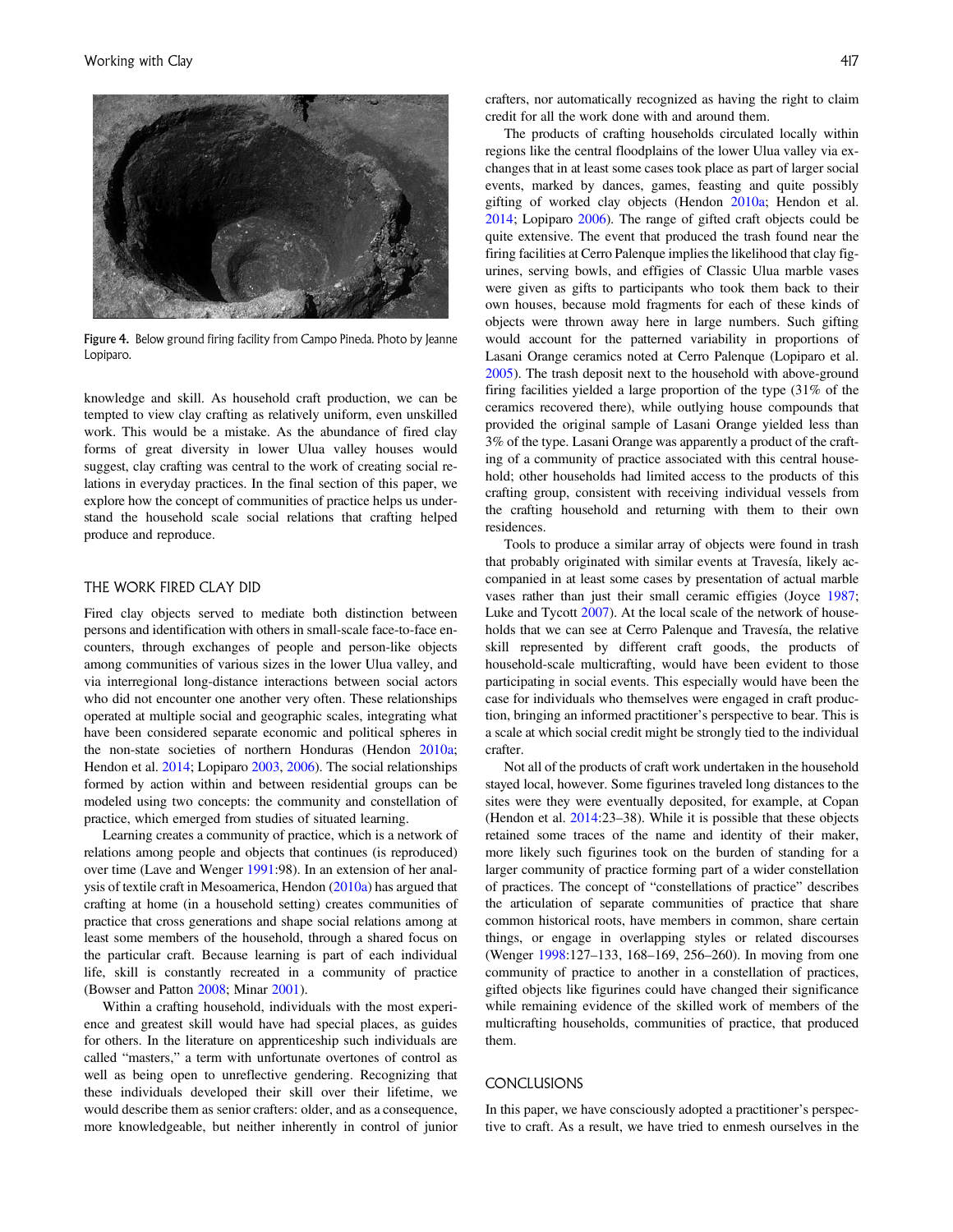production process, thinking about the steps involved, the kinds of tools used, and the consequences of making different kinds of clay objects. The use of molds, common during this time period in figurine production and also used to make fine paste pottery after A.D. 850, does not seem to have been adopted to increase the scale of production or to turn out multiple identical copies of the same image. Instead, molds were chosen as a way of facilitating the involvement of practitioners with more and less degrees of skill.

The variation in production facilities among contemporary settlements in the lower Ulua valley is something that only became apparent to us when we reviewed and compared excavation results from sites throughout the valley, research carried out in some cases by ourselves and in others by colleagues, and spanning several decades of fieldwork. The variability in types of kilns that we discuss here accords well with the information derived from petrographic and INAA analyses of the clays used for different types of pottery and at different sites (Lopiparo 2007; Lopiparo and Hendon 2009; Lopiparo et al. 2005). On the basis of this evidence, derived from multiple kinds of analyses and research, we see crafting in the lower Ulua valley creating communities of practice. These communities of crafting practice are situated in household settings. Their participants would have overlapped with the people making up the households living in these residential spaces, whose everyday work also created communities of practice of such activities as plant cultivation, food processing, house construction, and ritual.

The overlap between clay crafting communities of practice and these other communities of practice, in part composed of the same people, was undoubtedly not complete; not everyone in a

village or even a house compound would have been engaged in skilled crafting, or in the same craft. Based both on evidence of overlapping craft production at a household scale, and the implied diversity of crafts needed to support working with clay, we argue that lower Ulua valley households engaged in multicrafting as defined by Hirth (2009). Consequently, we argue that viewing these communities not just as households but also as crafters gives us deeper insight into communities of practice of all kinds, crafting and daily practices. The household is not just a term for people who live together or who are kin but who also share "an intensity of functional association" (Hammel and Laslett 1974:78). The household is an abstraction that is not as useful as thinking about households as communities of practice, as Hendon has discussed from an engendered perspective (Hendon 2010b). Households vary, and one way this variation manifests itself is through involvement in crafting communities of practice.

Learning to craft is also learning to be a person in a social group. In the case of working with clay in the lower Ulua valley, we see the creation of many different communities of practice with different choices of raw material, different production procedures, and different ways of firing what was made. A single uniform clay crafting enterprise did not exist in the lower Ulua valley. At the same time, the common products produced through different technologies at Cerro Palenque, Travesía, Campo Pineda, and Campo Dos point to the creation of a constellation of practices that constituted the social context of this network of settlements, a binding force that originated in the household, among other ways, with the simple task of working with clay.

#### RESUMEN

Investigaciones arqueológicas en el valle inferior del río Ulúa en Honduras han revelado evidencia de una población sustancial que vivió en este valle grande y fértil. Esta ocupación llegó a su tamaño máximo entre los años 500 y 1000 d.C. Excavaciones en sitios residenciales nos proporcionan muchos datos sobre la vida cotidiana, incluyendo evidencia de la producción artesanal que indica que muchas unidades domésticas correspondieron a los "multicrafting households" o "unidades multioficios" de Hirth (2009). En este estudio nos enfocamos en la evidencia relacionada a la alfarería. Adoptamos la perspectiva del artesano, como ha recomendado Keller (2001), para explorar los vínculos entre las unidades domésticas, la artesanía y entender cómo los objetos ayudan a mantener relaciones sociales. La producción de vasijas, figurillas, silbatos y efigies de gran tamaño se llevó a cabo a pequeña escala en varios sitios en el valle, incluyendo el Cerro Palenque, Travesía, Campo Dos y Campo Pineda. Discutimos las diferencias en la selección del barro, en los productos, y en el tamaño y diseño de los

hornos. Identificamos tres tipos de hornos. Uno es el más antiguo en el valle. Hecho de barro, el horno tiene una forma redonda con paredes verticales y una apertura. El segundo tipo era más grande. Era construido de bajareque, es decir un armazón de madera cubierta con barro, una técnica de construcción muy parecida a mucha de la arquitectura doméstica en el valle. El tercer tipo de horno es un pozo. Un ejemplo tiene un collar de barro quemado alrededor de la apertura. Sostenemos que la diversidad en la alfarería indica que los artesanos eran miembros de "comunidades de práctica" ("communities of practice"), como las definidas por Lave y Wegner (1991). Estas comunidades consistían en individuos que son diferentes en términos de sus experiencias, sus entendimientos de la alfarería y sus talentos. Proponemos que nuestro enfoque en una artesanía específica y en la perspectiva del artesano nos dan nuevas ideas sobre cómo la artesanía ha contribuido a la reproducción de las identidades sociales, las historias locales y los vínculos entre grupos.

#### ACKNOWLEDGMENTS

Funding for research at these sites came from a variety of sources: grants from the National Science Foundation (Hendon 1984:BCS-8319347 and 2002:BCS-0207114), the H. John Heinz III Fund (Heinz Family Foundation), the American Association of University Women Educational Foundation, Presidential Research Fellowship, and Gettysburg College, were obtained by Julia Hendon. Jeanne Lopiparo obtained funding from the Wenner-Gren Foundation for Anthropological

Research. Rosemary Joyce was awarded a Fulbright-Hays Fellowship and an OAS Traineeship Grant. Grants from the Stahl Endowment of the Archaeological Research Facility, University of California, Berkeley (to Joyce); Research and Professional Development Fund of Gettysburg College (to Hendon); and the Owens Fund of the Peabody Museum of Archaeology and Ethnology, Harvard University (also to Hendon) funded work included here.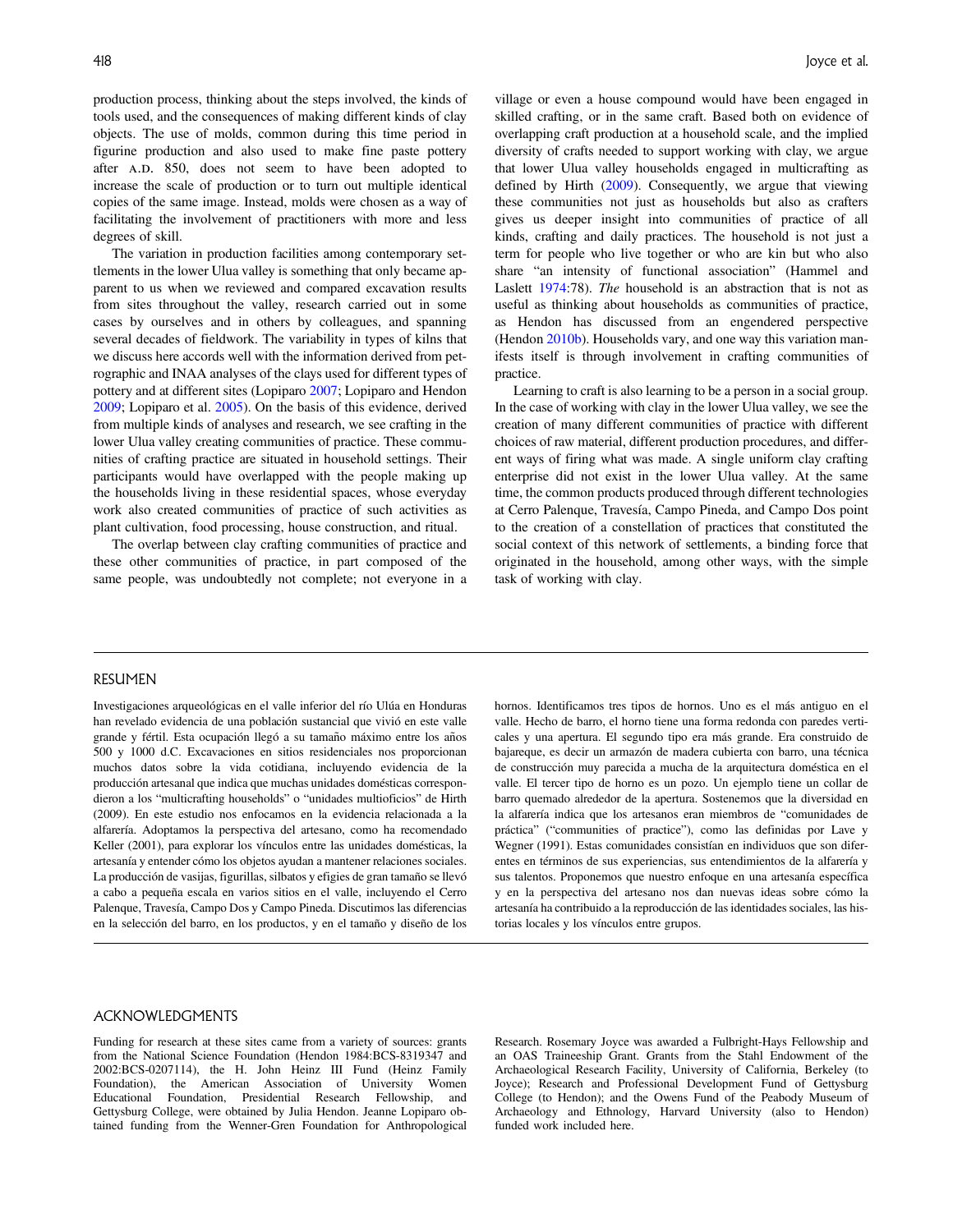#### REFERENCES

Beaudry-Corbett, Marilyn, Pauline Caputi, John S. Henderson, Rosemary Joyce, Eugenia Robinson, and Anthony Wonderley

1993 Lower Ulua Region. In Pottery of Prehistoric Honduras: Regional Classification and Analysis, edited by John S. Henderson and Marilyn Beaudry-Corbett, pp. 64–135. Monograph No. 35, Cotsen Institute of Archaeology, University of California, Los Angeles.

Bowser, Brenda J.

- 2000 From Pottery to Politics: An Ethnoarchaeological Study of Political Factionalism, Ethnicity, and Domestic Pottery Style in the Ecuadorian Amazon. Journal of Archaeological Method and Theory 7:219–248.
- Bowser, Brenda J., and James Q. Patton
- 2008 Learning and Transmission of Pottery Style: Women's Life Histories and Communities of Practice in the Ecuadorian Amazon. In Cultural Transmission and Material Culture: Breaking Down Boundaries, edited by Miriam T. Stark, Brenda J. Bowser, and Lee Horne, pp. 105–129. University of Arizona Press, Tucson.

Dobres, Marcia-Anne

- 1999 Technology's Links and Chaînes: The Processual Unfolding of Technique and Technician. In The Social Dynamics of Technology: Practice, Politics, and World Views, edited by Marcia-Anne Dobres and Christopher R. Hoffman, pp. 124–146. Smithsonian Institution Press, Washington, DC.
- Hammel, Eugene A., and Peter Laslett
- 1974 Comparing Household Structure Over Time and Between Cultures. Comparative Studies in Society and History 16:73–109.
- Hasemann, George, Lori van Gerpen, and Vito Velíz
- 1977 Informe preliminar, Curruste: Fase 1. Patronato Pro-Curruste, San Pedro Sula.

Henderson, John S.

1992 Variations on a Theme: A Frontier View of Maya Civilization. In New Theories on the Ancient Maya, edited by Elin C. Danien and Robert J. Sharer, pp. 161–71. University Museum, Philadelphia.

Henderson, John S., and Rosemary A. Joyce

2004 Human Use of Animals in Prehispanic Honduras: A Preliminary Report from the Lower Ulúa Valley, Honduras. In Maya Zooarchaeology: New Directions in Theory and Method, edited by Kitty F. Emery, pp. 223–236. Monograph No. 51, Cotsen Institute of Archaeology, University of California, Los Angeles.

Hendon, Julia A.

- 2004 Living and Working at Home: The Social Archaeology of Household Production and Social Relations. In A Companion to Social Archaeology, edited by Lynn Meskell and Robert W. Preucel, pp. 272–286. Blackwell Publishing, Malden, MA.
- 2006 Textile Production as Craft in Mesoamerica: Time, Labor, and Knowledge. Journal of Social Archaeology 10:354–378.
- 2007 Production as Social Process. In Rethinking Craft Specialization in Complex Societies: Archaeological Analyses of the Social Meaning of Production, edited by Zachary X. Hruby and Rowan K. Flad, pp. 163–168. Archeological Papers of the American Anthropological Association, No. 17. University of California Press, Berkeley.
- 2010a Houses in a Landscape: Memory and Everyday Life in Mesoamerica. Duke University Press, Durham.
- 2010b Household Archaeology and the Study of Gender. In Engendering Households in the Prehispanic Southwest, edited by Barbara Roth, pp. 260–265. University of Arizona Press, Tucson.
- 2012 Producing Goods, Shaping People: The Materiality of Crafting in Mesoamerica. Paper presented at the 77th annual meeting of the Society for American Archaeology, Memphis.

Hendon, Julia A., Rosemary A. Joyce, and Jeanne Lopiparo

2014 Material Relations: The Marriage Figurines of Prehispanic Honduras. University Press of Colorado, Boulder.

Hendon, Julia A., and Jeanne Lopiparo

2004 Investigaciones recientes en Cerro Palenque, Cortés, Honduras. In Memoria VII Seminario de Antropología de Honduras "Dr. George Hasemann," edited by Kevin Rubén Ávalos, pp. 187–195. Instituto Hondureño de Antropología e Historia, Tegucigalpa.

Hirth, Kenneth G.

2009 Craft Production, Household Diversification, and Domestic Economy in Prehispanic Mesoamerica. In Housework: Craft Production and Domestic Economy in Ancient Mesoamerica, edited by Kenneth G. Hirth, pp. 13–32. Archeological Papers of the

American Anthropological Association, No. 19. American Anthropological Association, Alexandria, VA.

Joyce, Rosemary A.

- 1985 Cerro Palenque, Valle de Ulua, Honduras: Terminal Classic Interaction on the Southern Mesoamerican Periphery. Ph.D. dissertation, Department of Anthropology, University of Illinois at Urbana-Champaign. University Microfilms International, Ann Arbor.
- 1987 Intraregional Ceramic Variation and Social Class: Developmental Trajectories of Classic Period Ceramic Complexes from the Ulua Valley. In Interaction on the Southeast Mesoamerican Frontier: Prehistoric and Historic Honduras and El Salvador, edited by Eugenia J. Robinson, pp. 280–303. BAR International Series 327. British Archaeological Reports, Oxford.
- 1991 Cerro Palenque: Power and Identity on the Maya Periphery. University of Texas Press. Austin.
- 2007 Building Houses: The Materialization of Lasting Identity in Formative Mesoamerica. In The Durable House: House Society Models in Archaeology, edited by Robin A. Beck, pp. 53–72. Occasional Paper No. 35, Center for Archaeological Investigations, Southern Illinois University, Carbondale.
- 2011 In the Beginning: The Experience of Residential Burial in Prehispanic Honduras. In Residential Burial: A Multiregional Exploration, edited by Ron L. Adams and Stacie M. King, pp. 33–43. Archaeological Papers of the American Anthropological Association No. 20. Wiley, Malden.
- 2012 Thinking About Pottery Production as Community Practice. In Potters and Communities of Practice: Glaze Paint and Polychrome Pottery in the American Southwest, A.D. 1200-1700, edited by Linda S. Cordell and Judith A. Habicht-Mauche, pp. 149–154. Anthropological Papers No. 75. University of Arizona Press, Tucson.

Joyce, Rosemary A., and John S. Henderson

2003 Investigaciones recientes de la arqueología del periodo formativo en Honduras: Nuevos datos según el intercambio y cerámica panmesoamericana (o estilo "olmeca"). In XVI Simposio de Investigaciones Arqueológicas en Guatemala, 2002, edited by Juan Pedro Laporte, Barbara Arroyo, Héctor Escobedo, and Héctor Mejía, pp. 819–832. Museo Nacional de Arqueología y Etnología and Asociación Tikal, Guatemala.

- 2001 Thought and Production: Insights of the Practitioner. In Anthropological Perspectives on Technology, edited by Michael B. Schiffer, pp. 33–45. University of New Mexico Press, Albuquerque.
- Keller, Charles M., and Janet Dixon Keller
- 1996 Cognition and Tool Use: The Blacksmith at Work. Cambridge University Press, Cambridge.

Lave, Jean, and Etienne Wenger

1991 Situated Learning: Legitimate Peripheral Participation. Cambridge University Press, Cambridge.

Lemonnier, Pierre

- 1992 Elements for an Anthropology of Technology. Anthropological Papers, No. 88. Museum of Anthropology, University of Michigan, Ann Arbor.
- 2012 Mundane Objects: Materiality and Non-Verbal Communication. Left Coast Press, Walnut Creek, CA.

1979 Architectural Test Excavations at Travesía, Honduras: 3–14 July 1978. Human Mosaic 13:15–25.

Lopiparo, Jeanne L.

- 1994 Stones and Bones at Home: Reconstruction Domestic Activities from Archaeological Remains in a Terminal Classic Residence, Ulúa Valley, Honduras. Unpublished senior honors thesis, Department of Anthropology, Harvard University.
- 2003 Household Ceramic Production and the Crafting of Society in the Terminal Classic Ulua Valley, Honduras. Ph.D. dissertation, Department of Anthropology, University of California, Berkeley. University Microfilms International, Ann Arbor.
- 2004 La evidencia arqueológica de la producción doméstica de la ceramica en el valle del río Ulúa. In Memoria VII Seminario de Antropología de Honduras "Dr. George Hasemann," edited by Kevin Rubén Ávalos, pp. 151–160. Instituto Hondureño de Antropología e Historia, Tegucigalpa.

Keller, Charles

Lincoln, Charles E.